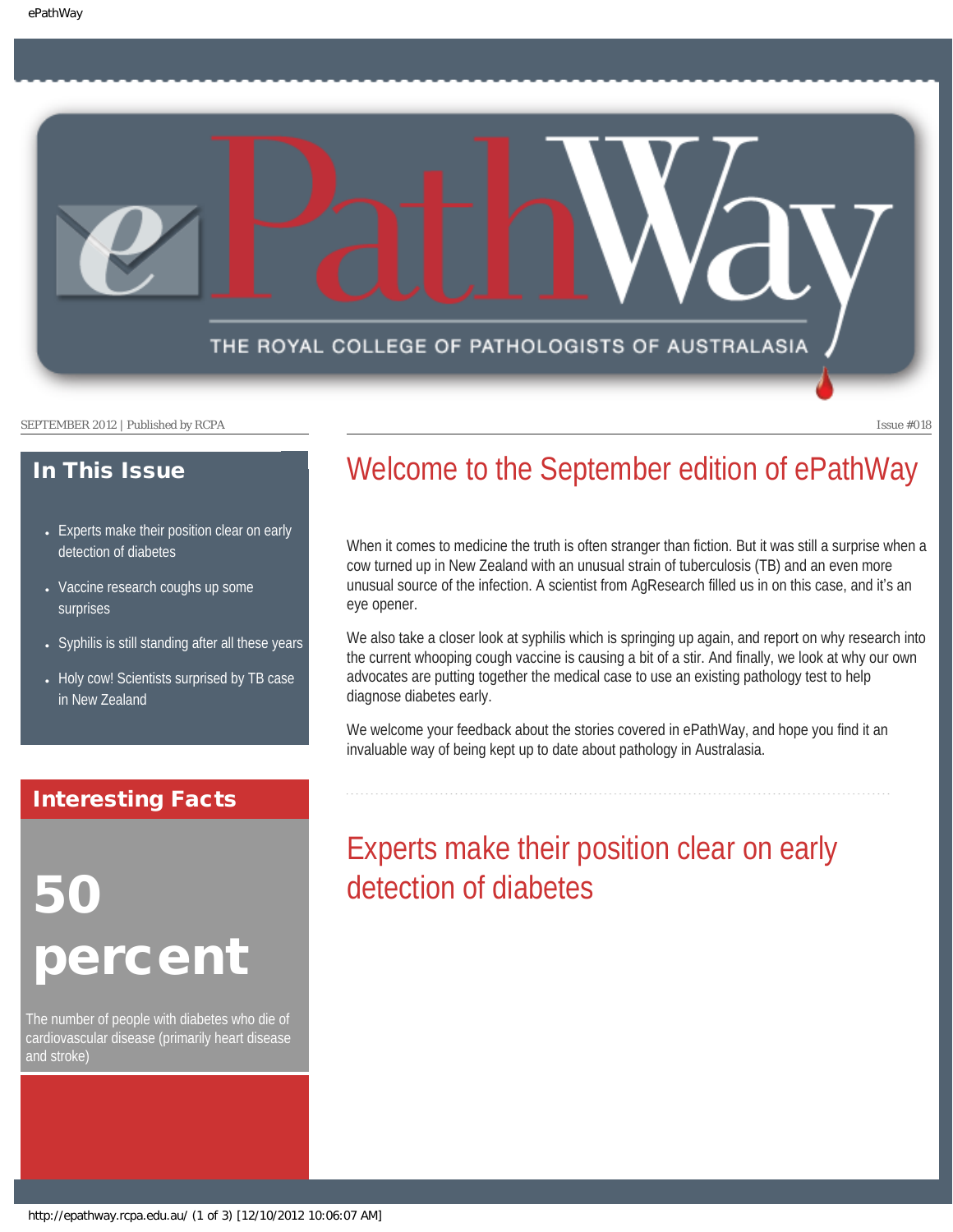# 50 percent

The number of people who have damage to nerves (known as diabetic neuropathy) as a result of diabetes

# 15 years

The time it takes for about two percent of people with diabetes to become blind, while about 10 percent develop severe visual impairment

## Important Message

<span id="page-1-0"></span>

has an important message for you. [Click to see](http://epathway.rcpa.edu.au/notice.html) [the message!](http://epathway.rcpa.edu.au/notice.html)

## Suggest to a friend

Know someone who might be interested in this website? Why not [suggest the website](mailto:?Subject=I%20think%20you%20should%20read%20this%20Newsletter=
http://epathway.rcpa.edu.au/index.html) to them.

## <span id="page-1-1"></span>Previous Editions

Did you miss something from last month? You can view our [previous editions](http://epathway.rcpa.edu.au/previous.html) at any time.



Who would have thought the 'pleasant new spice' called sugar, which was discovered by western Europeans in the 11th century, would contribute to a disease that boasts its very own United Nations General Assembly Resolution! Diabetes is a worldwide epidemic and significantly impacts on both individual health and national productivity levels. Early detection is important to significantly reduce the risk of developing complications, and a simpler regime that may catch the early diagnoses that currently 'get away' has been put forward by an expert panel.

[read more »](#page-3-0)

# Vaccine research coughs up some surprises

Whooping cough has gone 'viral' thanks to a study  $\frac{11}{11}$  which found that children vaccinated with the current vaccine were more likely to develop this highly contagious respiratory infection than those who received the earlier vaccine type. The study's results, which have spread around the world, could partly explain the resurgence of whooping cough in Australia and America.



[read more »](#page-5-0)

# Syphilis is still standing after all these years

What do King Henry VIII, Ivan the Terrible, Christopher Columbus, George Washington, Napoleon Bonaparte, Adolf Hitler, Al Capone,

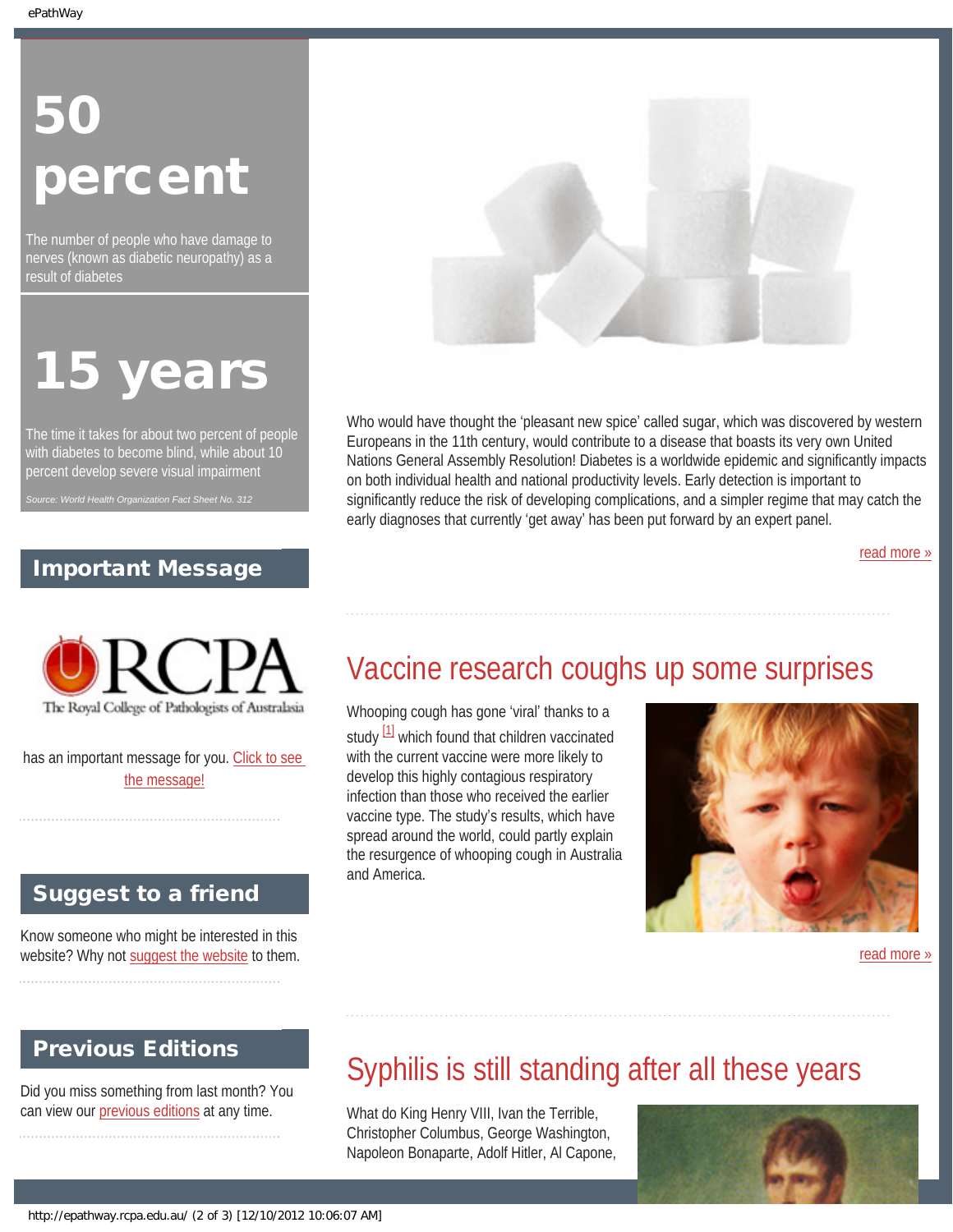## Subscribe Now!

Subscription is easy! Simply fill in our [subscription form.](http://epathway.rcpa.edu.au/subscription.html)

### Links

[RCPA Manual](http://rcpamanual.edu.au/)

### <span id="page-2-0"></span>[LabTest Online](http://www.labtestsonline.org.au/)

Vincent Van Gogh, Leo Tolstoy and Oscar Wilde have in common? They all allegedly suffered from syphilis. This bunch probably weren't thrilled about this footnote in history, but privacy laws prevent this type of information being shared today. People are diagnosed and treated discretely which is fortunate because syphilis is still standing and notifications are on the rise – again.



[read more »](#page-7-0)

# Holy cow! Scientists surprised by TB case in New Zealand

There are some situations where it takes a while to get your head around the details, and this is one of them. An 11-year-old dairy cow sent to slaughter in New Zealand last year was found to have an unusual lesion in a lymph node during a routine meat inspection. The lesion was caused by tuberculosis (TB), but the next bit surprised everyone. Once the TB organisms were further investigated at the genetic level, and the history of the farm and its workers were carefully investigated, it became



clear that the cow had caught a very unusual TB species from a human.

[read more »](#page-9-0)

#### Copyright © 2012 The Royal College of Pathologists of Australasia

RCPA - Durham Hall - 207 Albion St Surry Hills NSW 2010 AUSTRALIA | (+61) 2 8356 5858 | [www.rcpa.edu.au](http://www.rcpa.edu.au/)

[Privacy Policy](http://www.rcpa.edu.au/Privacy.htm) | [Legal](http://www.rcpa.edu.au/Legal.htm) | Disclaimer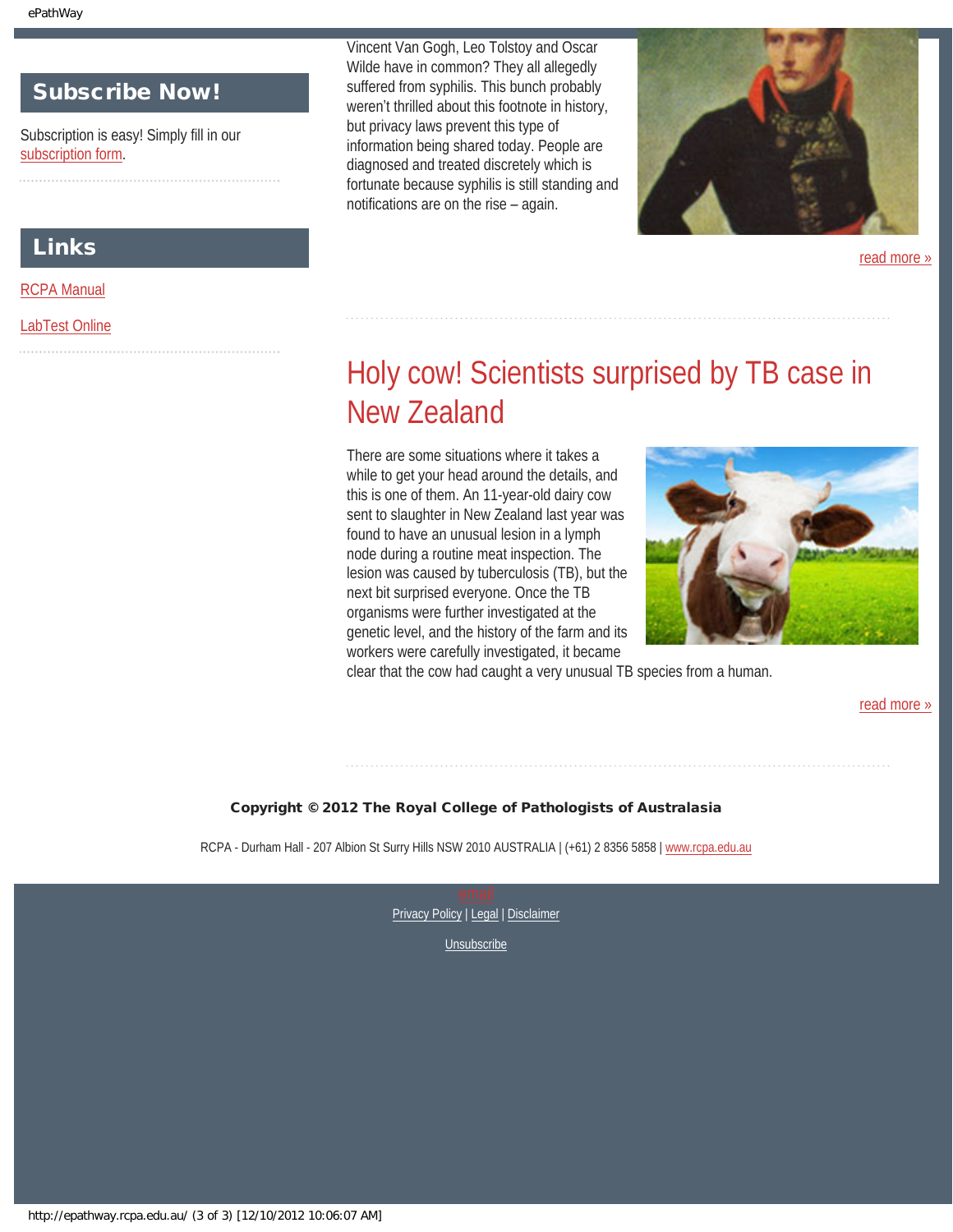<span id="page-3-0"></span>

SEPTEMBER 2012 | Published by RCPA **Issue #018** Issue #018

# Experts make their position clear on early detection of diabetes



Who would have thought the 'pleasant new spice' called sugar, which was discovered by western Europeans in the 11th century, would contribute to a disease that boasts its very own United Nations General Assembly Resolution! Diabetes is a worldwide epidemic and significantly impacts on both individual health and national productivity levels. Early detection is important to significantly reduce the risk of developing complications, and a simpler regime that may catch the early diagnoses that currently 'get away' has been put forward by an expert panel.

The Royal College of Pathologists of Australasia (RCPA), Australian Diabetes Society and the Australasian Association of

Clinical Biochemists (AACB) have produced a joint position statement<sup>[1]</sup> addressing the importance of detecting diabetes early. They propose using a simple blood test called a glycated haemoglobin (HbA1c) which measures the average amount of sugar in the blood over a two-month period.

The HbA1c is currently included on the Medicare Schedule to monitor people with a known diagnosis of diabetes. The experts think it has more potential and are seeking reimbursement to also use it as a diagnostic test. The earliest this may occur would be early to mid 2013.

"In 2011 the World Health Organization (WHO)<sup>[2]</sup> issued a position statement supporting the use of HbA1c as a diagnostic test," explains Dr Graham Jones, Chemical Pathologist at St Vincent's Hospital in Sydney and one of the authors of the joint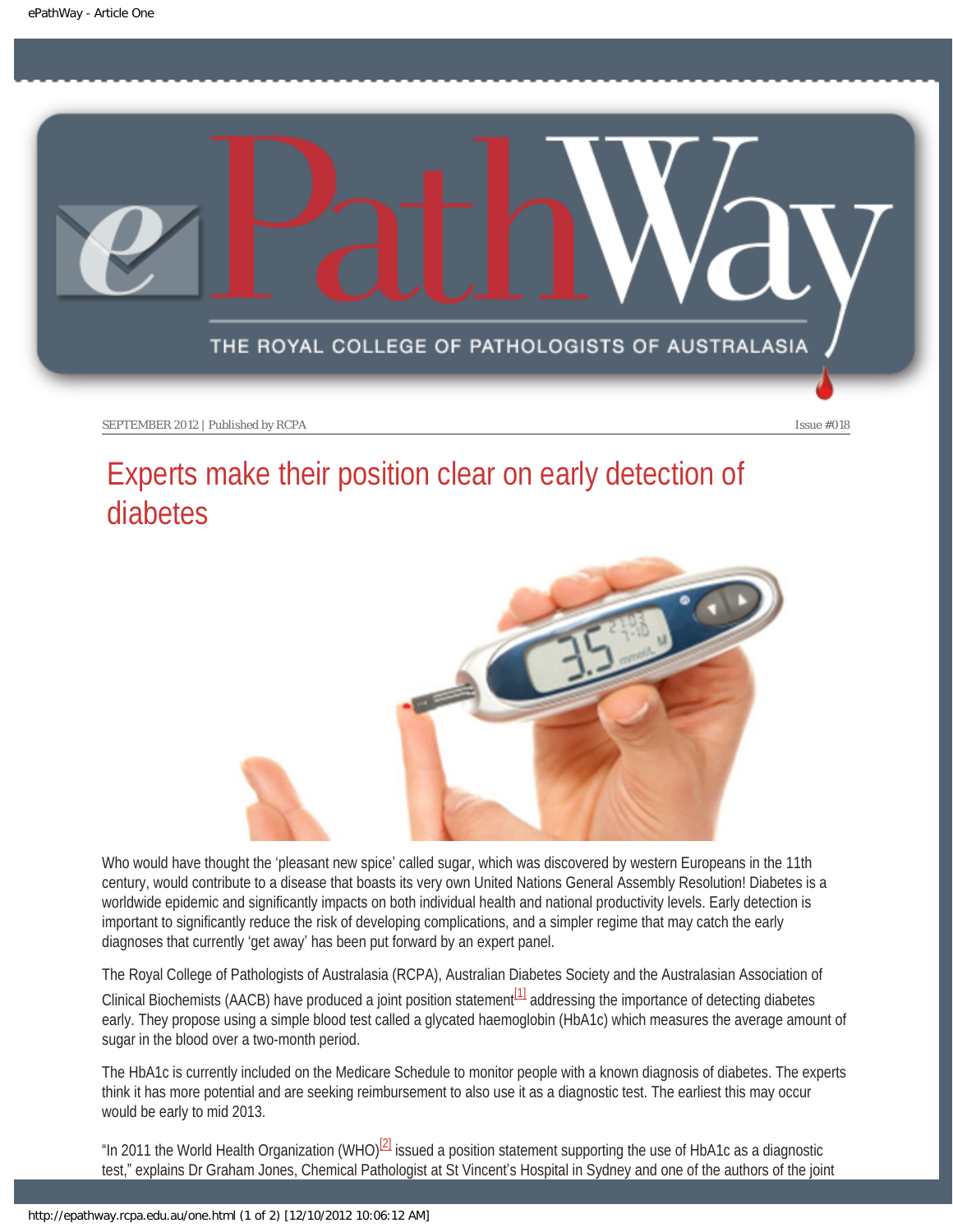position statement. "We have now made the first step towards getting it approved as a diagnostic test with our position statement, especially for Type 2 diabetes, and we are following it up with a document outlining the evidence-based medical case."

While this case is being assembled, there is another benefit associated with the HbA1c test.

"During a consultation a doctor would assess who is at risk of diabetes and request diagnostic tests such as a plasma glucose blood test. The problem is that the patient should be fasting for this test so some people do not follow through with it," explains Dr Jones. "People in an indeterminate range may also be asked to have an oral glucose tolerance test (OGTT) which requires an appointment and takes a few hours to complete. And this means we lose more people again who don't show up for this test."

Dr Jones says that every step in a diagnostic process where the patient has to come back means more people are 'lost' along the way. The benefit of the HbA1c test is that it doesn't require any special preparation but it needs to be on the Medicare schedule so it can be rebated for diagnostic purposes. This process has been started in Australia, while New Zealand has already approved the HbA1c test for diagnosing diabetes.

"All of Australia's other diagnostic tests for diabetes are based on plasma glucose and are in line with WHO recommendations, and once a person is diagnosed with diabetes they have a HbA1c blood test anyway to see where their disease is up to."

So while the pleasant new spice discovered more than 1000 years ago may be a an integral part of our food culture, a group of concerned experts are committed to finding the best methods to diagnose its nemesis - diabetes. And that boils down to including the Hba1c test on the Medicare Schedule as another diagnostic tool that may catch the early diagnoses that currently get away.

[1] d'[Emden MC, Shaw JE, Colman PG, Colagiuri S, Twigg SM, Jones GRD, Goodall I, Schneider HG, Cheung NW. The role of HbA1c in the](https://www.mja.com.au/journal/2012/197/4/role-hba1c-diagnosis-diabetes-mellitus-australia)  [diagnosis of diabetes mellitus in Australia. Med J Aust 2012; 197 \(4\): 220-221.](https://www.mja.com.au/journal/2012/197/4/role-hba1c-diagnosis-diabetes-mellitus-australia)

[2] [Use of Glycated Haemoglobin \(HbA1c\) in the Diagnosis of Diabetes Mellitus](http://www.who.int/diabetes/publications/report-hba1c_2011.pdf)

[« Back to Home Page](http://epathway.rcpa.edu.au/index.html)

#### Copyright © 2012 The Royal College of Pathologists of Australasia

RCPA - Durham Hall - 207 Albion St Surry Hills NSW 2010 AUSTRALIA | (+61) 2 8356 5858 | [www.rcpa.edu.au](http://www.rcpa.edu.au/)

[Privacy Policy](http://www.rcpa.edu.au/Privacy.htm) | [Legal](http://www.rcpa.edu.au/Legal.htm) | Disclaimer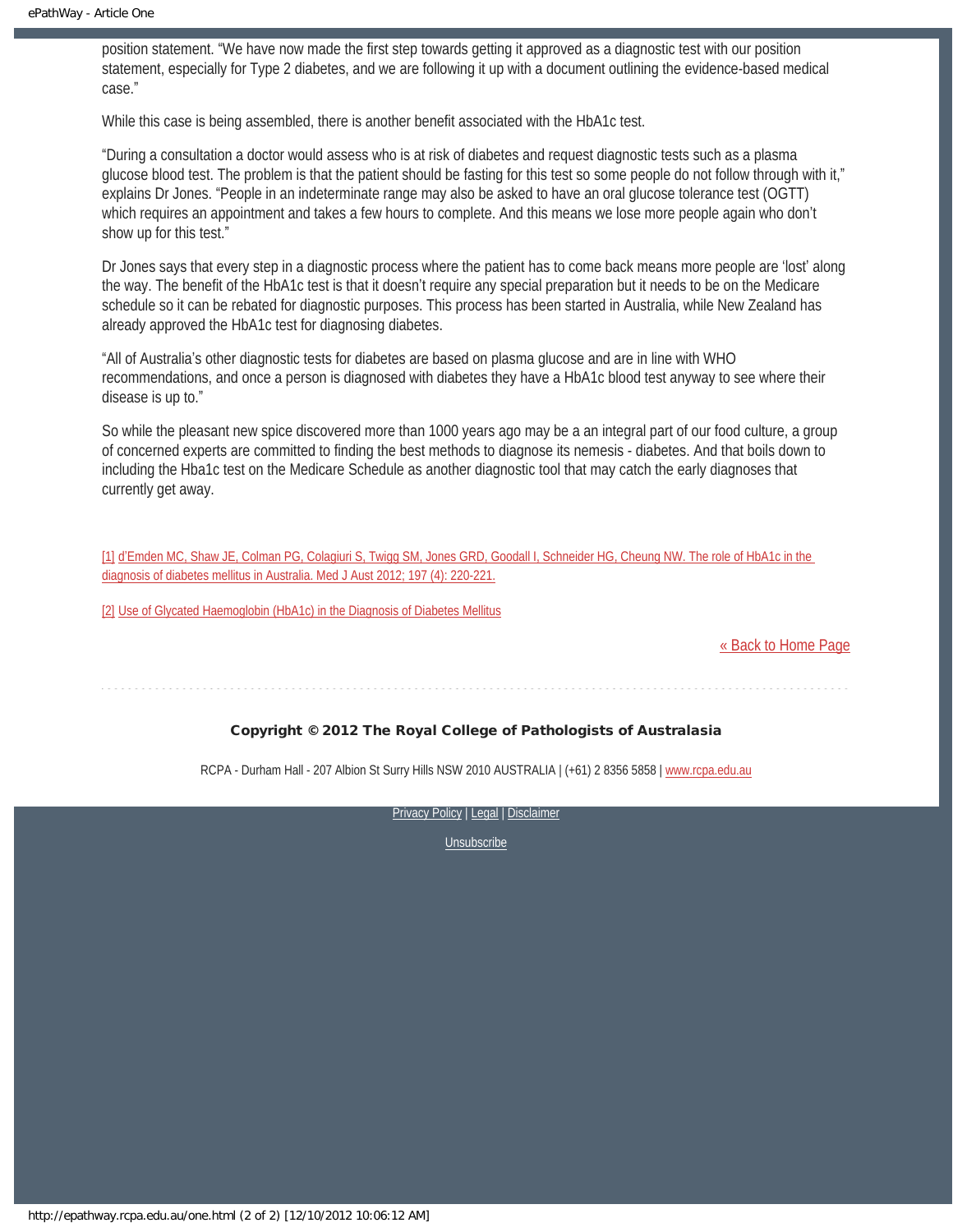<span id="page-5-0"></span>

SEPTEMBER 2012 | Published by RCPA **Issue #018** Issue #018

## Vaccine research coughs up some surprises



<span id="page-5-1"></span>Whooping cough has gone 'viral' thanks to a study $\frac{11}{2}$  which found that children vaccinated with the current vaccine were more likely to develop this highly contagious respiratory infection than those who received the earlier vaccine type. The study's results, which have spread around the world, could partly explain the resurgence of whooping cough in Australia and America.

Whooping cough, or pertussis, is a highly contagious bacterial disease caused by *Bordetella pertussis*. It starts out with mild symptoms and develops into severe coughing fits which produce the signature high-pitched "whoop" sound in infected babies and children when they breathe in after coughing. The infection is generally milder in adults, but can be life threatening to babies.

<span id="page-5-2"></span>The study looked at more than 40,000 Queensland children born in 1998 who were vaccinated against whooping cough. The current acellular vaccine<sup>[\[2\]](#page-6-1)</sup> (diphtheria-tetanus-acellular pertussis [DTaP]) became available in Queensland in 1996 and replaced the whole cell vaccine<sup>[\[3\]](#page-6-2)</sup> (DTwP) for publicly funded primary course immunisations delivered at ages two months, four months and six months in March 1999. This means the study's cohort may have received a primary course consisting of only DTwP, only DTaP, or a mixed schedule of the two.

<span id="page-5-3"></span>"The new vaccine used in Australia was an acellular mix made up of three separate pertussis antigens which were deemed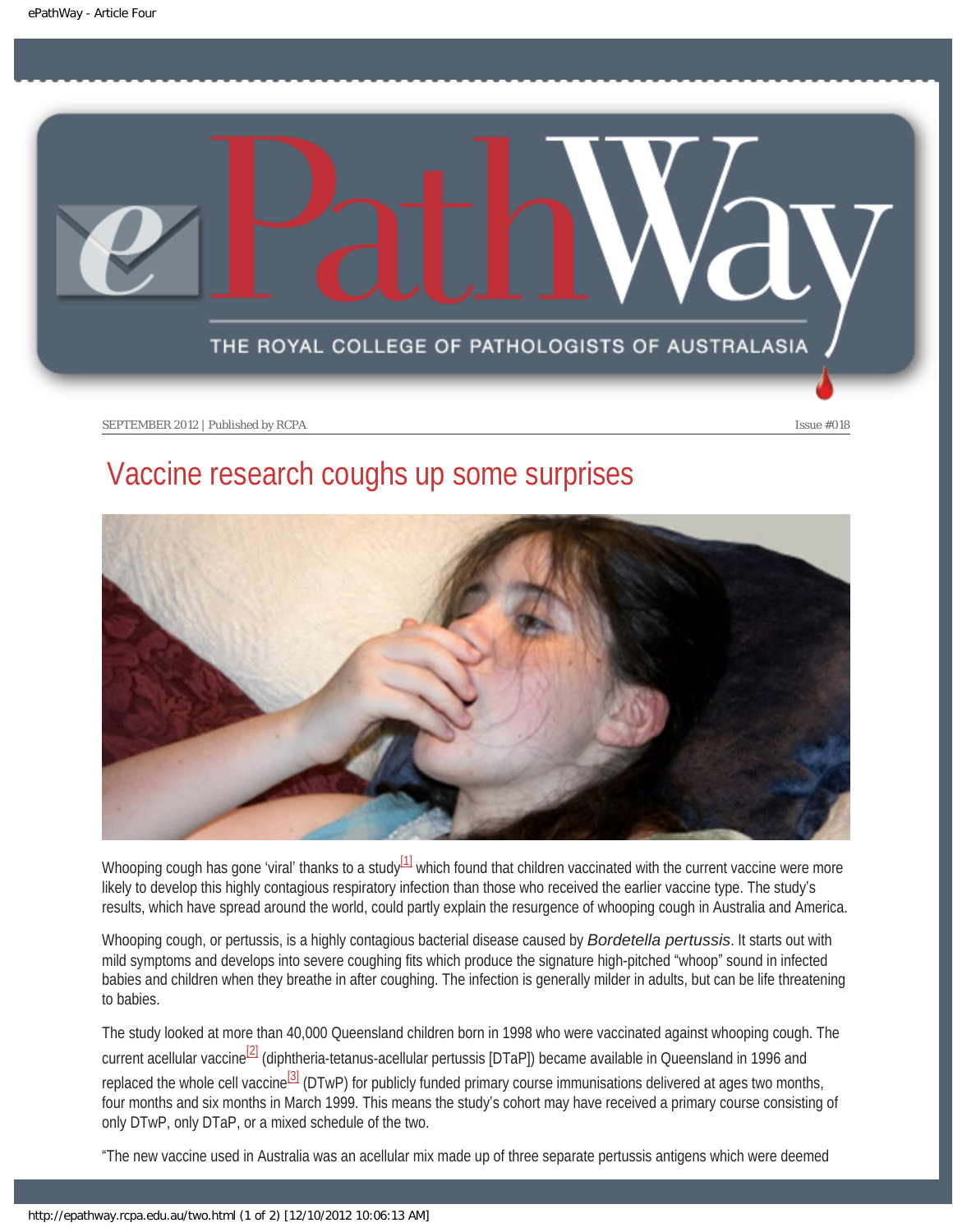the most important to produce antibodies against this disease," says Professor Lyn Gilbert, Director of the Centre for Infectious Diseases and Microbiology - Public Health at Westmead Hospital. "The reason it was changed was due to the high rate of local reactions, fever, convulsions and other transient neurological occurrences in response to the whole cell vaccine which understandably made people anxious."

Prof Gilbert says the original studies on the new acellular vaccine did not suggest it would be less effective than the one it replaced. It also had the benefit of being suitable for adults and older children in response to emerging evidence, based on notification data in Australia, that immunised older children had higher rates of whooping cough due to waning protection. This vaccine provided the opportunity to give them a booster.

"It is a difficult situation to sort out because other factors affect rates of notification such as different diagnostic techniques, and whether whooping cough is in the news which means it will be at the front of a doctor's mind when they are investigating their patient's symptoms," she explains. "It is not an unreasonable assumption that the acellular vaccine loses its potency sooner than the whole cell vaccine, but there are other factors to consider."

Prof Gilbert is involved in research which has shown different strains of the pertussis antigens to those used in the vaccine are circulating in the community.

"The significance of this finding is in dispute although we are looking prospectively at children with whooping cough and the strains they have to sort it out. The real issue is what to do with the information when we get it."

Prof Gilbert says a new vaccine containing different strains of the bacteria may be on the cards, but this is a slow and expensive process. In the mean time she stresses the current vaccine (DTaP) still provides protection for many years.

"People should continue to be immunised, and have their boosters, and be aware that no vaccine against whooping cough will be one hundred percent effective because the pertussis organism is just too complicated. But older children and adults may be reservoirs of this disease for young babies, so we have to protect them from the burden of this disease with immunisations."

<span id="page-6-0"></span>[\[1\]](#page-5-1) Sheridan SL, Ware RS, Grimwood K, Lambert SB. Number and Order of Whole Cell Pertussis Vaccines in Infancy and Disease Protection. JAMA. 2012;308(5):454-456.

<span id="page-6-1"></span>[\[2\]](#page-5-2) An acellular vaccine is composed of only those antigens of bacterial cells that are best suited to stimulating a strong immune response. The number of antigens (3-component or 5-component) depends on the brand of the vaccine.

<span id="page-6-2"></span>[\[3\]](#page-5-3) A whole cell vaccine is composed of suspensions of whole bacterial cells that have been killed.

#### [« Back to Home Page](http://epathway.rcpa.edu.au/index.html)

#### Copyright © 2012 The Royal College of Pathologists of Australasia

RCPA - Durham Hall - 207 Albion St Surry Hills NSW 2010 AUSTRALIA | (+61) 2 8356 5858 | [www.rcpa.edu.au](http://www.rcpa.edu.au/)

[Privacy Policy](http://www.rcpa.edu.au/Privacy.htm) | [Legal](http://www.rcpa.edu.au/Legal.htm) | Disclaimer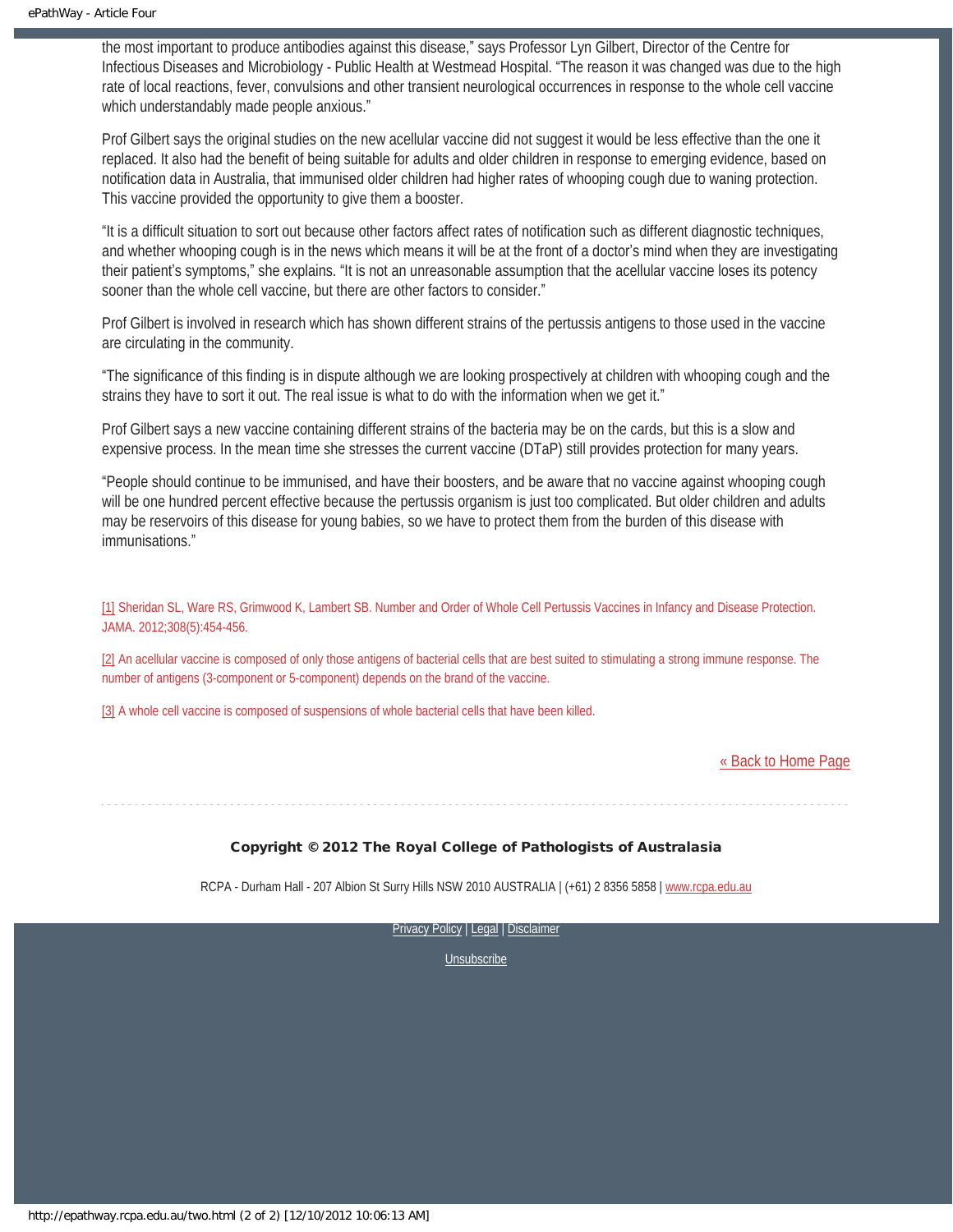<span id="page-7-0"></span>

SEPTEMBER 2012 | Published by RCPA **Issue #018** Issue #018

## Syphilis is still standing after all these years



What do King Henry VIII, Ivan the Terrible, Christopher Columbus, George Washington, Napoleon Bonaparte, Adolf Hitler, Al Capone, Vincent Van Gogh, Leo Tolstoy and Oscar Wilde have in common? They all allegedly suffered from syphilis. This bunch probably weren't thrilled about this footnote in history, but privacy laws prevent this type of information being shared today. People are diagnosed and treated discretely which is fortunate because syphilis is still standing and notifications are on the rise – again.

Once known as the great pox, syphilis is caused by the spirochaete bacterium *Treponema pallidum*. It is a sexually transmitted infection passed from person to person through direct contact with a syphilis sore (chancre). These mostly occur on the external genitals, vagina, anus or in the rectum, but can also appear on the lips and in the mouth. The bacterium is transmitted during vaginal, anal or oral sex and through kissing, while pregnant women with the disease can also pass it onto their babies.

Syphilis is also known as the great imitator because its symptoms can mimic those of other diseases such as tuberculosis or the measles. Once you've been infected you are not immune to re-infection either, but it is easily treated.

"Syphilis is extremely sensitive to penicillin and even the most advanced cases can have a one hundred percent bacterial cure rate," explains Dr David Leslie, Medical Microbiologist at Victorian Infectious Diseases Reference Laboratory (VIDRL). "It is having another resurgence at the moment and we don't know why, but it is turning up unexpectedly."

Dr Leslie says syphilis infections mostly occur in the gay community and in people from developing countries. He has seen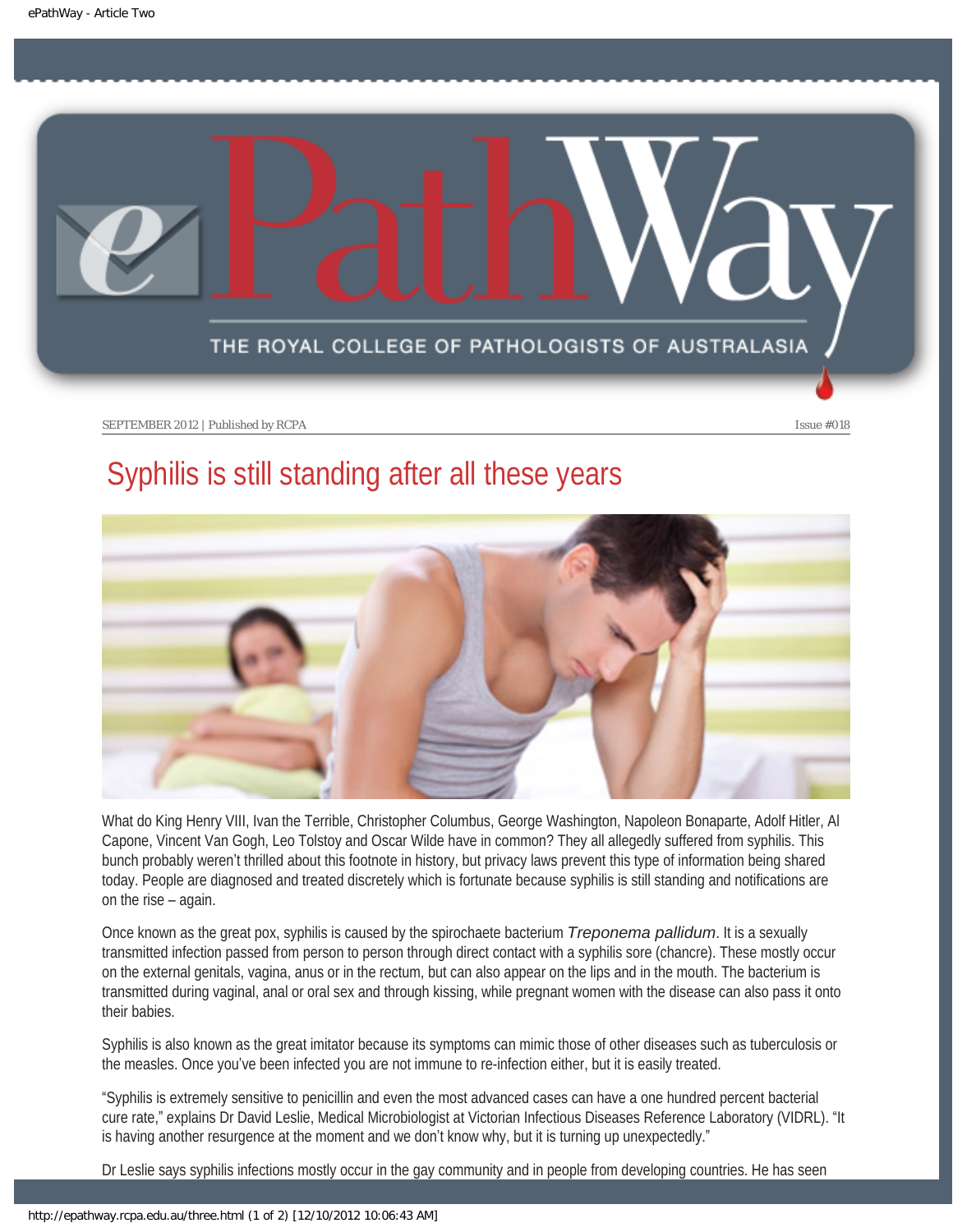one patient with Human Immunodeficiency Virus (HIV) infected five times with syphilis, while he says immigrants and sex tourists may also be a source of infections. The signs and symptoms depend on which phase the infection is in – primary, secondary, latent and tertiary – and diagnosis is usually via a blood test.

"Pathologists can test blood for an immune response to the infecting organism, and they can also measure what stage the disease is up to and monitor treatment. A test called a polymerase chain reaction (PCR) is also becoming increasingly available to diagnose syphilis from a swab, biopsy or cerebrospinal fluid."

An important point to note about syphilis is that it will 'cure' itself at each stage, but the infection remains in the body in a latent form. It can stay like this for many years, and without treatment can spread to the brain, blood vessels, heart, eyes, liver, bones and joints with dreadful consequences such as syphilis madness (when it invades the brain).

There is no need to get this far down the path in the 21st century. Diagnosis can be confirmed via pathology tests and treatment is straightforward and effective. And if the famous bunch above had access to modern diagnostic and treatment methods, and were protected by our privacy laws, they would only be renowned for their exploits and not their 'sexploits' as well.

[« Back to Home Page](http://epathway.rcpa.edu.au/index.html)

#### Copyright © 2012 The Royal College of Pathologists of Australasia

RCPA - Durham Hall - 207 Albion St Surry Hills NSW 2010 AUSTRALIA | (+61) 2 8356 5858 | [www.rcpa.edu.au](http://www.rcpa.edu.au/)

[Privacy Policy](http://www.rcpa.edu.au/Privacy.htm) | [Legal](http://www.rcpa.edu.au/Legal.htm) | Disclaimer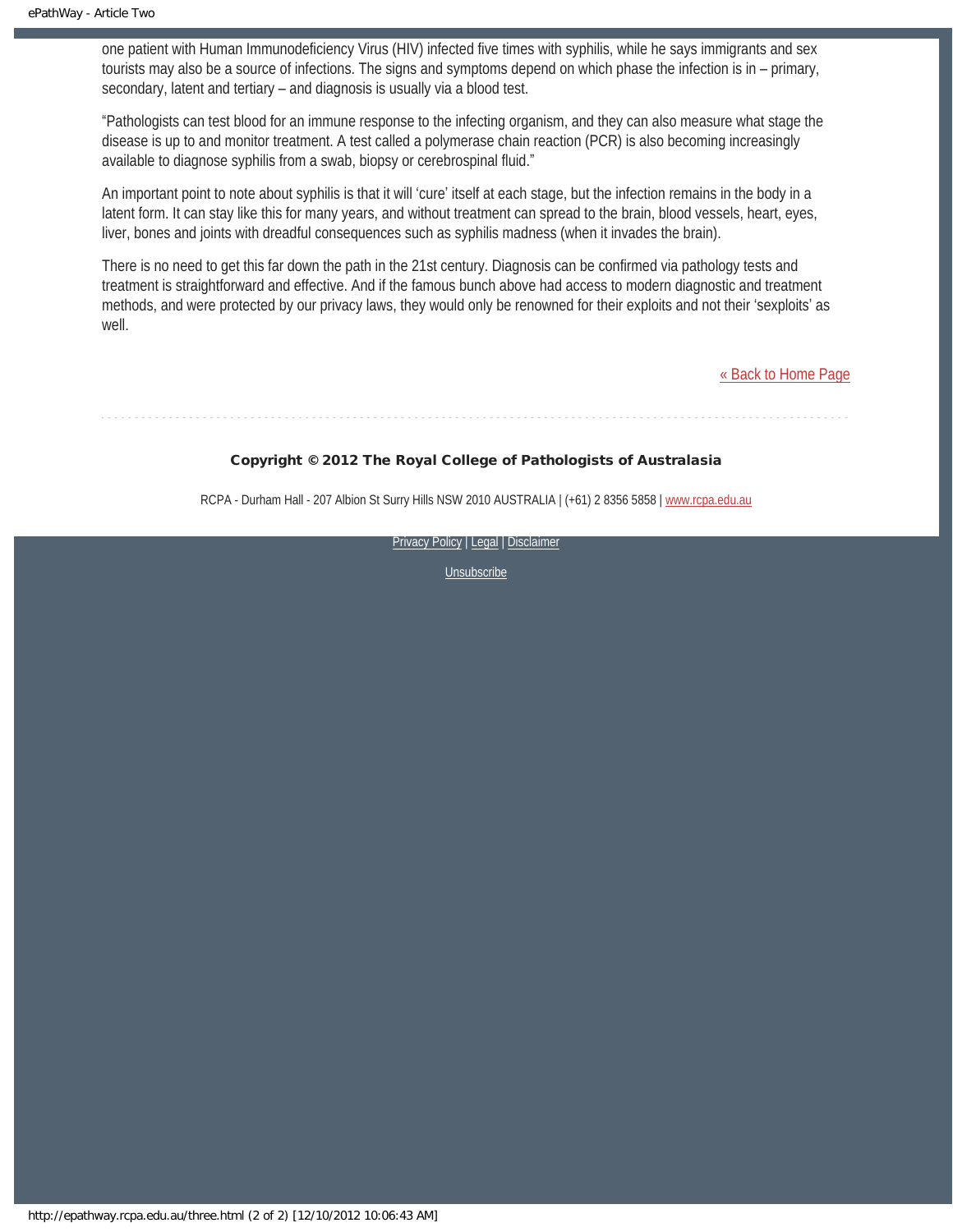<span id="page-9-0"></span>

SEPTEMBER 2012 | Published by RCPA **Issue #018** 

# Holy cow! Scientists surprised by TB case in New Zealand



There are some situations where it takes a while to get your head around the details, and this is one of them. An 11-year-old dairy cow sent to slaughter in New Zealand last year was found to have an unusual lesion in a lymph node during a routine meat inspection. The lesion was caused by tuberculosis (TB), but the next bit surprised everyone. Once the TB organisms were further investigated at the genetic level, and the history of the farm and its workers were carefully investigated, it became clear that the cow had caught a very unusual TB species from a human.

"The cow was infected with *Mycobacterium orygis* which was surprising as this was the last thing you would expect to find in New Zealand," explains Dr Des Collins, Scientist at AgResearch in New Zealand and coauthor of a scientific paper<sup>[1]</sup> on this case.

"It turned out that a young lady had come to New Zealand from India with untreated clinical tuberculosis before the cow was born, and also while she was responsible for nurturing the cow when it was a calf ten years before it was found to be infected. This was a clear cut case of a human infecting an animal which is rare in developed countries."

This finding also raised further questions related to this case.